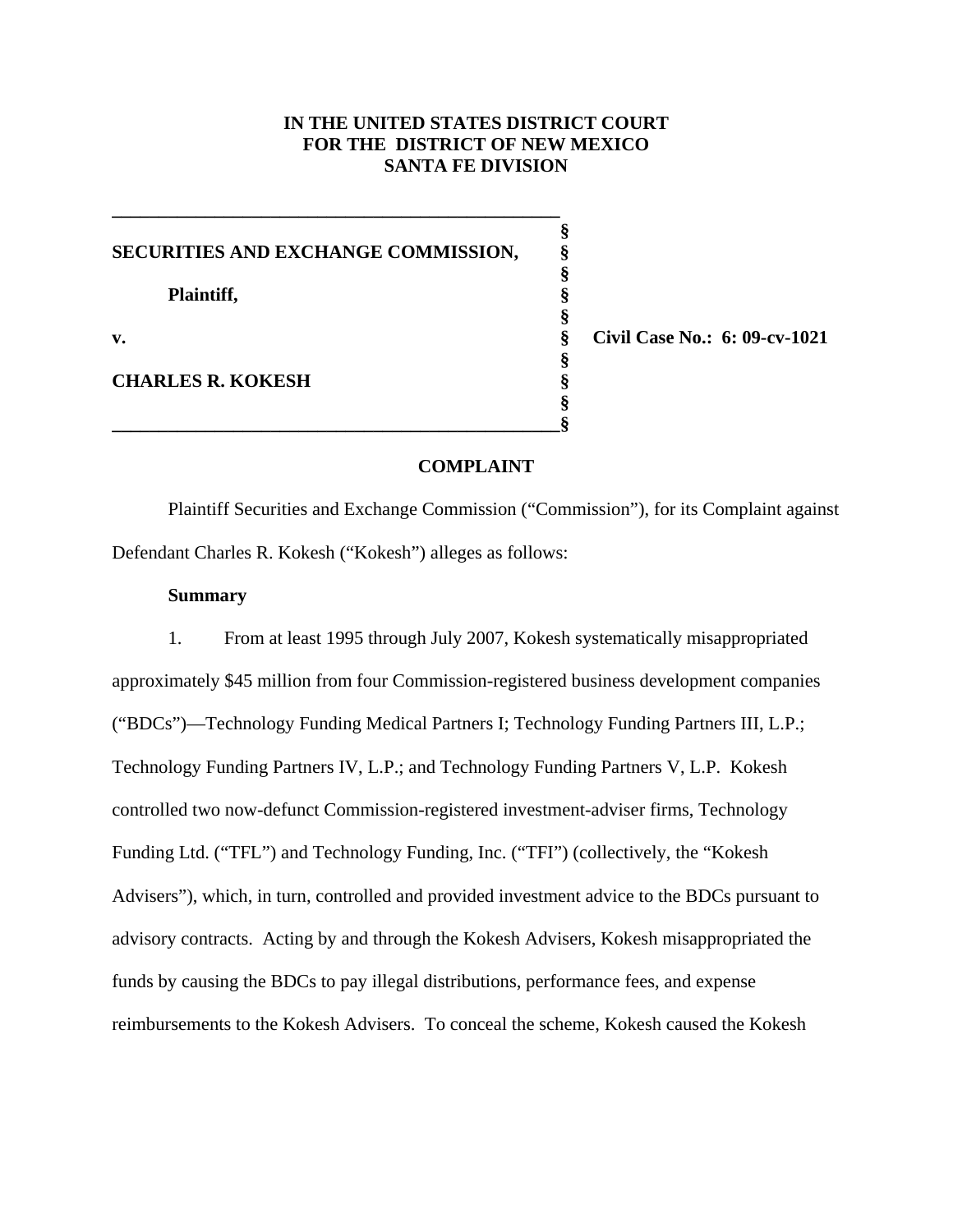Advisers to distribute misleading proxy statements to BDC investors and to file false Commission reports on behalf of the BDCs.

2. By reason of the foregoing, Kokesh violated Section 37 of the Investment Company Act of 1940 ("Investment Company Act") [15 U.S.C. § 80a-36] or, in the alternative, Section 57 of the Investment Company Act [15 U.S.C. § 80a-56] and aided and abetted violations of Sections 13(a) and 14(a) of the Securities Exchange Act of 1934 ("Exchange Act") [15 U.S.C. §§ 78m and 78n] and Rules12b-20, 13a-1, 13a-13, and 14a-9 [17 C.F.R. §§ 240.12b-20, 13a-1, 13a-13, and 14a-9] thereunder and Sections 205, 206(1), and 206(2) of the Investment Advisers Act of 1940 ("Advisers Act") [15 U.S.C. §§ 80b-5, 80b-6(1), and 80b-6(2)].

3. In the interest of protecting the public from any further violations of the federal securities laws, the Commission brings this action against the Defendant, seeking permanent injunctive relief, disgorgement plus prejudgment interest, civil money penalties, and all other equitable and ancillary relief deemed necessary by the Court.

### **Jurisdiction and Venue**

4. The Commission brings this action under Section 42 of the Investment Company Act [15 U.S.C. § 80a-41], Section 21(e) of the Exchange Act [15 U.S.C. § 78u(e)], and Section 209(d) of the Advisers Act [15 U.S.C. § 80b-9(d)], seeking to restrain and enjoin permanently Kokesh from engaging in the acts, transactions, practices, and courses of business alleged herein.

5. This Court has jurisdiction over this action under Section 44 of the Investment Company Act [15 U.S.C. § 80a-43], Section 27 of the Exchange Act [15 U.S.C. § 78aa], and Section 214 of the Advisers Act [15 U.S.C. § 80b-14].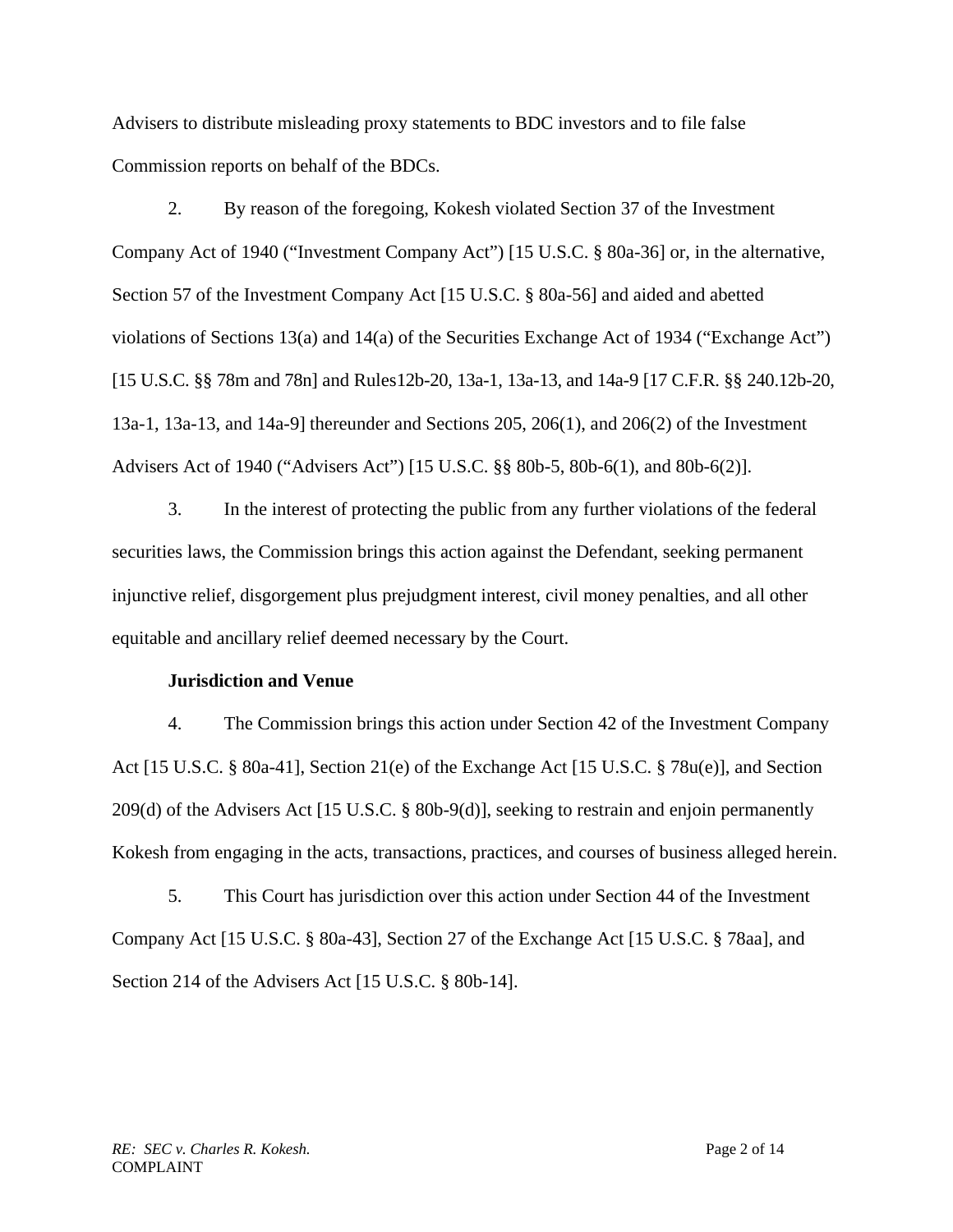6. Kokesh, directly and indirectly, made use of the mails and of the means and instrumentalities of interstate commerce in connection with the acts, transactions, practices, and courses of business described in this Complaint.

7. Venue is proper because transactions, acts, practices, and courses of business described below occurred, and the Defendant resides, within the jurisdiction of the District of New Mexico.

## **Parties**

8. Plaintiff Commission is an agency of the United States of America charged with enforcing the federal securities laws.

9. Defendant Kokesh, 61 years old, resides in Santa Fe, New Mexico.

# **Statement of Facts**

# *Kokesh Formed the Kokesh Advisers and the BDCs*

10. TFL, a California limited partnership based in El Dorado Hills, California, was registered with the Commission as an investment adviser from May 11, 1987, to January 9, 2007. Kokesh formed TFL in 1984 and owned more than 95% of it from at least January 1, 1995, through the date of its dissolution. TFL, now defunct, served as an investment adviser to the BDCs.

11. TFI, a Delaware corporation based in Santa Fe, New Mexico, was registered with the Commission as an investment adviser from May 11, 1987, to January 3, 2007. TFI was formed at Kokesh's direction and was a wholly-owned subsidiary of TFL. TFI, now defunct, served as an investment adviser to the BDCs.

12. Kokesh controlled the activities of investment advisers TFL and TFI (the "Kokesh Advisers") throughout their existence.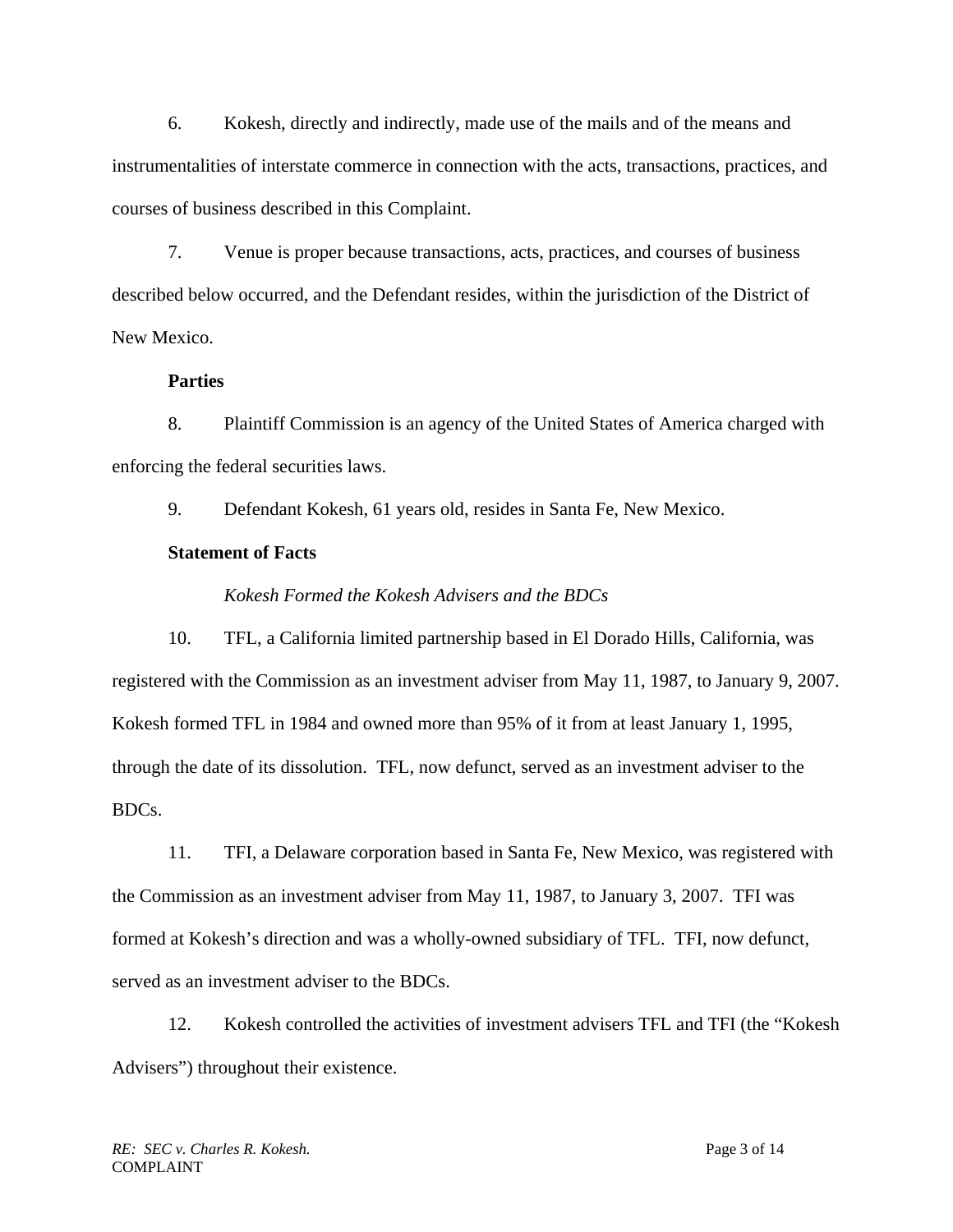13. In the 1980s and 1990s, Kokesh formed four closed-end investment companies— Technology Funding Medical Partners I ("TFMP"); Technology Funding Partners III, L.P ("TFP III"); Technology Funding Partners IV, L.P. ("TFP IV"), and Technology Funding Partners V, L.P. ("TFP V"). Each of these entities registered a class of securities with the Commission pursuant to Section 12 of the Exchange Act. At Kokesh's direction, each entity elected to be regulated as a BDC under the Investment Company Act. A BDC is a closed-end investment company—regulated under Sections 55 through 65 of the Investment Company Act—engaged in the business of investing in, and making significant managerial assistance available to, small, developing companies.

14. According to their offering materials, the four BDCs were formed "to provide investors with the opportunity to participate with a modest investment in venture capital investments that are generally not available to the public and that typically require substantially larger financial commitments." Between 1987 and 1993, the four BDCs combined raised approximately \$128 million from at least 21,000 investors located throughout the United States. The BDCs invested primarily in private start-up companies involved in technology, biotechnology, and medical diagnostics.

15. Each BDC was governed by a limited partnership agreement that served as the advisory agreement between the BDC on the one hand and the Kokesh Advisers on the other. The Kokesh Advisers served as the general partners, while investors purchased limitedpartnership interests. Under the terms of each advisory agreement, the Kokesh Advisers were guaranteed an asset-based management fee of 6% of capital invested for the first year, 4% of capital invested for the second year, and 2% of the capital invested in the third through fifth years. Starting in the sixth year, the Kokesh Advisers were to receive a quarterly asset-based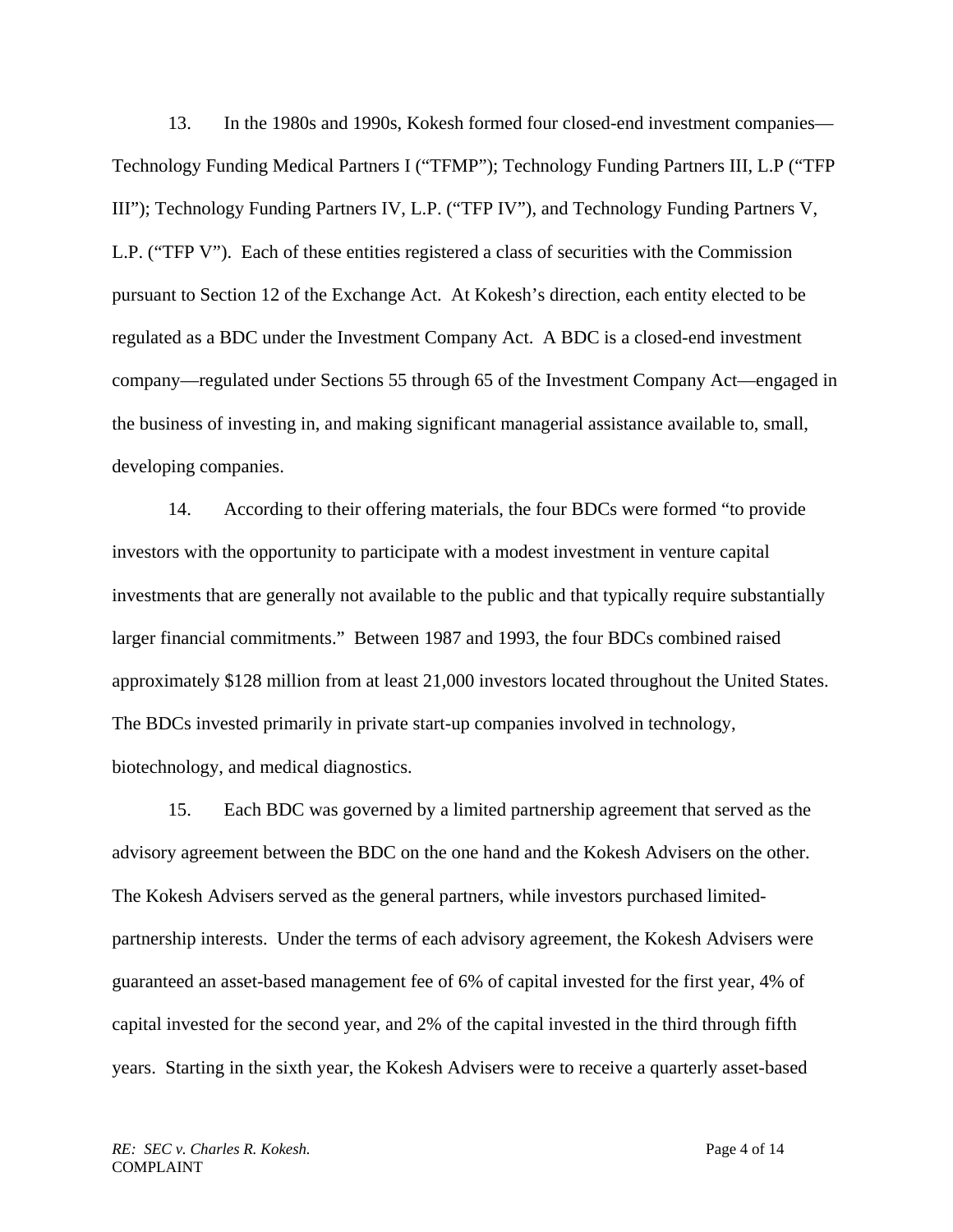management fee of 0.25% of the fair value of the BDC's assets. In addition to this fixed fee, each advisory agreement provided that the Kokesh Advisers were entitled to receive a profit allocation, or "performance fee," of 20% of the BDC's portfolio gains. Finally, each advisory agreement provided that the BDC was required to reimburse the Kokesh Advisers for certain operational costs, which were defined as "expenses related to the selection of Portfolio Companies or to proposed investments, even if the proposed investments ultimately are not undertaken by [the BDC]."

### *The Kokesh Advisers Obtained Illegal Reimbursement from the BDCs*

16. Each advisory agreement specifically prohibited the Kokesh Advisers from receiving reimbursement from the BDC for "rent" or for "salaries and fringe benefits incurred by or allocated to any Controlling Persons" of the Kokesh Advisers. In fact, each advisory agreement expressly provided that reimbursement for rent and for salary and fringe-benefit payments to Controlling Persons was covered by the fixed management fee.

17. "Controlling Person" was defined in the advisory agreements as "[a]ny person, whatever his or her title, who performs functions for the Managing General Partners or their Affiliates similar to those of the chairman or member of the board of directors; executive management, such as a president, executive vice president or senior vice president, corporate secretary, or treasurer; or who holds a 5% or more equity interest in the Managing General Partners or their Affiliates or a Person having the power to direct or cause the direction of the Managing General Partners or their Affiliates, whether through the ownership of voting securities, by contract, or otherwise."

18. Between 1995 and 2000, the Kokesh Advisers, acting by and through Kokesh, caused the four BDCs combined to reimburse the Kokesh Advisers at least \$15 million for rent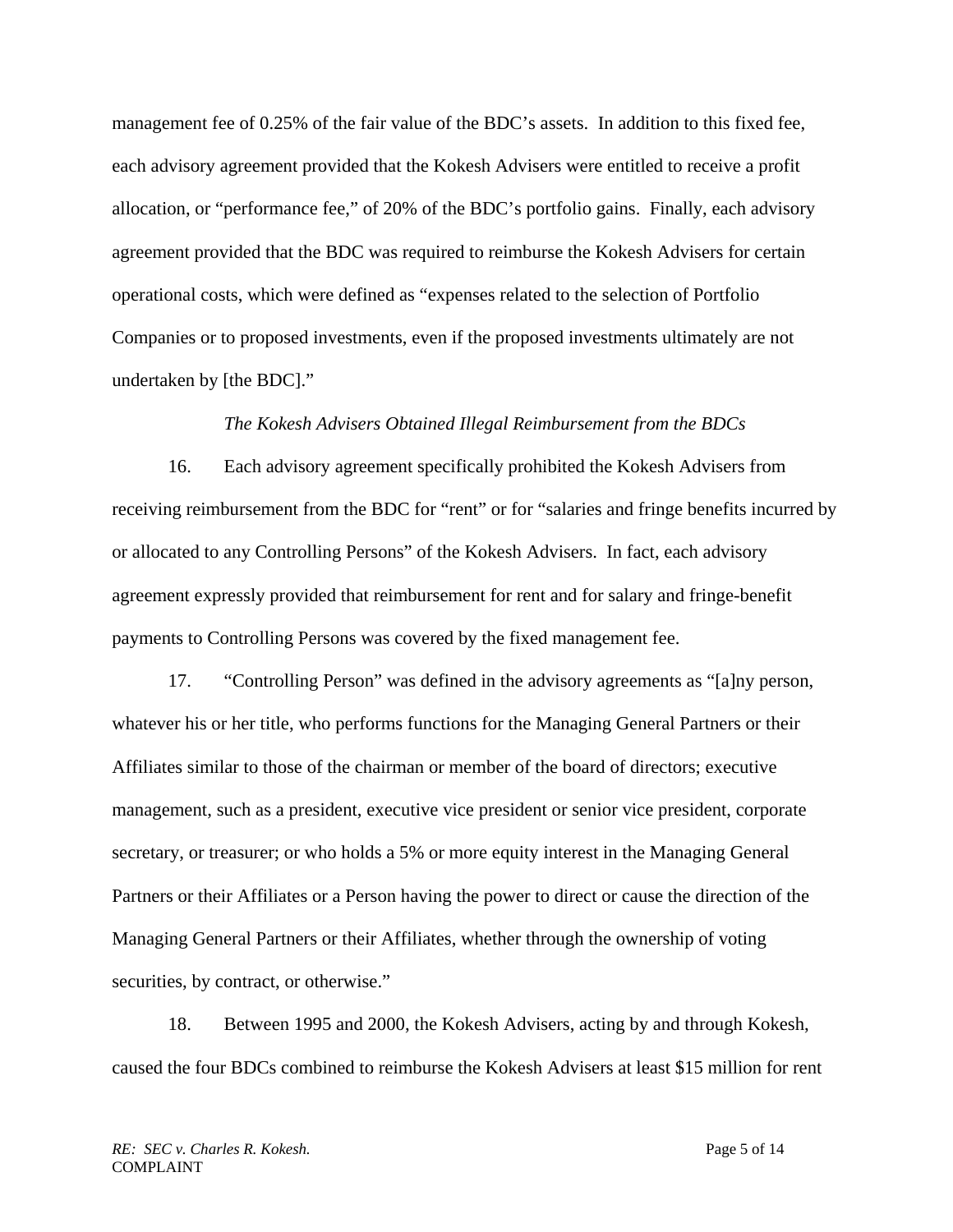and for salary and fringe-benefit payments to Controlling Persons at the Kokesh Advisers in violation of the advisory agreements. In addition, in 2000 and 2002, the Kokesh Advisers, acting by and through Kokesh, caused the four BDCs combined to reimburse the Kokesh Advisers over \$2 million for rent and for salary and fringe-benefit payments to Controlling Persons incurred in 1997 and 1998.

### *Kokesh and the Kokesh Advisers Took Illegal Distributions from the BDCs*

19. Pursuant to each advisory agreement, the BDC was required to pay 99% of any distribution to investors and 1% to the Kokesh Advisers until the investors received a complete return of their initial investment. Thereafter, investors were entitled to receive 80% of the distributions, and the Kokesh Advisers were entitled to receive 20% of the distributions. The only exception to this distribution structure was for distributions to cover tax liabilities associated with the sale of BDC assets. Under this exception, distributions could be made to the Kokesh Advisers in certain circumstances without a corresponding distribution to investors.

20. From 1995 through 1999, the Kokesh Advisers, acting by and through Kokesh, caused BDCs TFP III, TFP IV, and TFP V combined to pay \$760,000 in distributions to the Kokesh Advisers without corresponding distributions to the investors. In reality, there were no corresponding tax liabilities to warrant any such distribution. These payments, therefore, violated the advisory agreements.

21. Moreover, in 2000, the Kokesh Advisers, acting by and through Kokesh, caused BDCs TFP III, TFP IV, and TFP V combined to pay approximately \$6 million in distributions to the Kokesh Advisers without corresponding distributions to the investors. Again, there were no tax liabilities to justify such payments, so they violated the advisory contracts. Most of these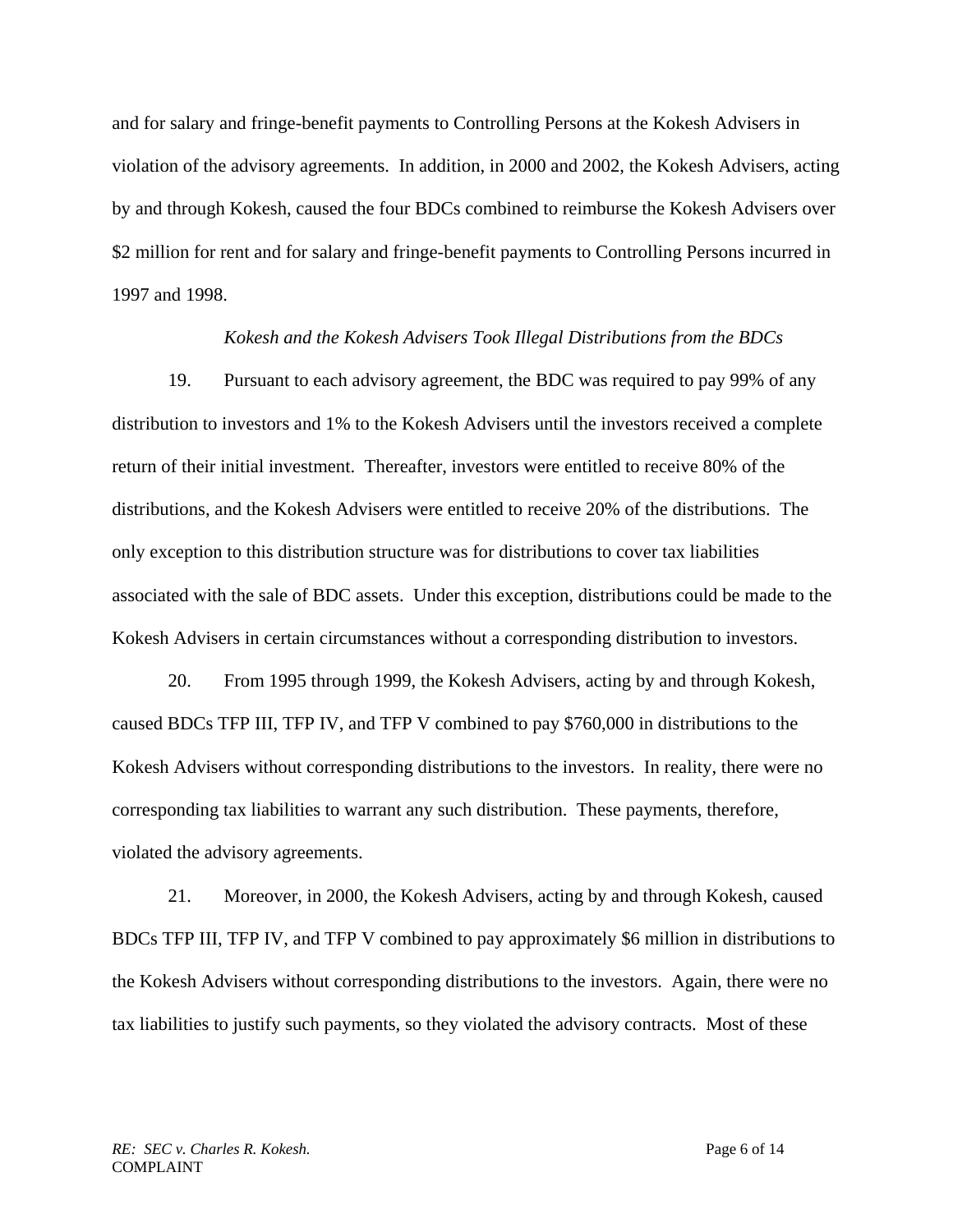payments flowed through TFL directly to Kokesh. Indeed, the Kokesh Advisers took the distributions, knowing that no tax liability had been incurred to warrant them.

## *The Kokesh Advisers Charged the BDCs Illegal Performance Fees*

22. Section 205 of the Advisers Act generally prohibits investment advisers from entering into advisory contracts that provide for compensation based on a share of capital gains upon, or capital appreciation of, a client's assets ("performance fees"). Under Section 205(b)(3) of the Advisers Act, however, an investment adviser may enter into a contract with a BDC that provides for performance-based compensation if "the compensation provided for in such contract does not exceed 20 per centum of the realized capital gains upon the funds of the business development company, computed net of all realized capital losses and unrealized capital depreciation."

23. Here, the BDC advisory agreements provided that the Kokesh Advisers were entitled to receive "no more than 20% of the Net Profit of the Partnership after taking into account all cumulative Net Loss." Acting by and through Kokesh, the Kokesh Advisers calculated net profit by combining both realized and unrealized gains in each BDC's portfolio. Because the calculation included unrealized capital gains, the Kokesh Advisers charged the BDCs higher performance fees than they were allowed to charge under Section 205(b)(3) of the Advisers Act.

24. The Kokesh Advisers also received other illegal performance fees from the BDCs, including payments for a bonus program (similar to a profit-sharing plan) for employees of the Kokesh Advisers called the Fund Participation Plan ("FPP"). The FPP provided for the payment of bonuses from the BDCs if the BDCs performed well. The Kokesh Advisers also paid Kokesh and other officers of the Kokesh Advisers significant additional amounts in bonuses. For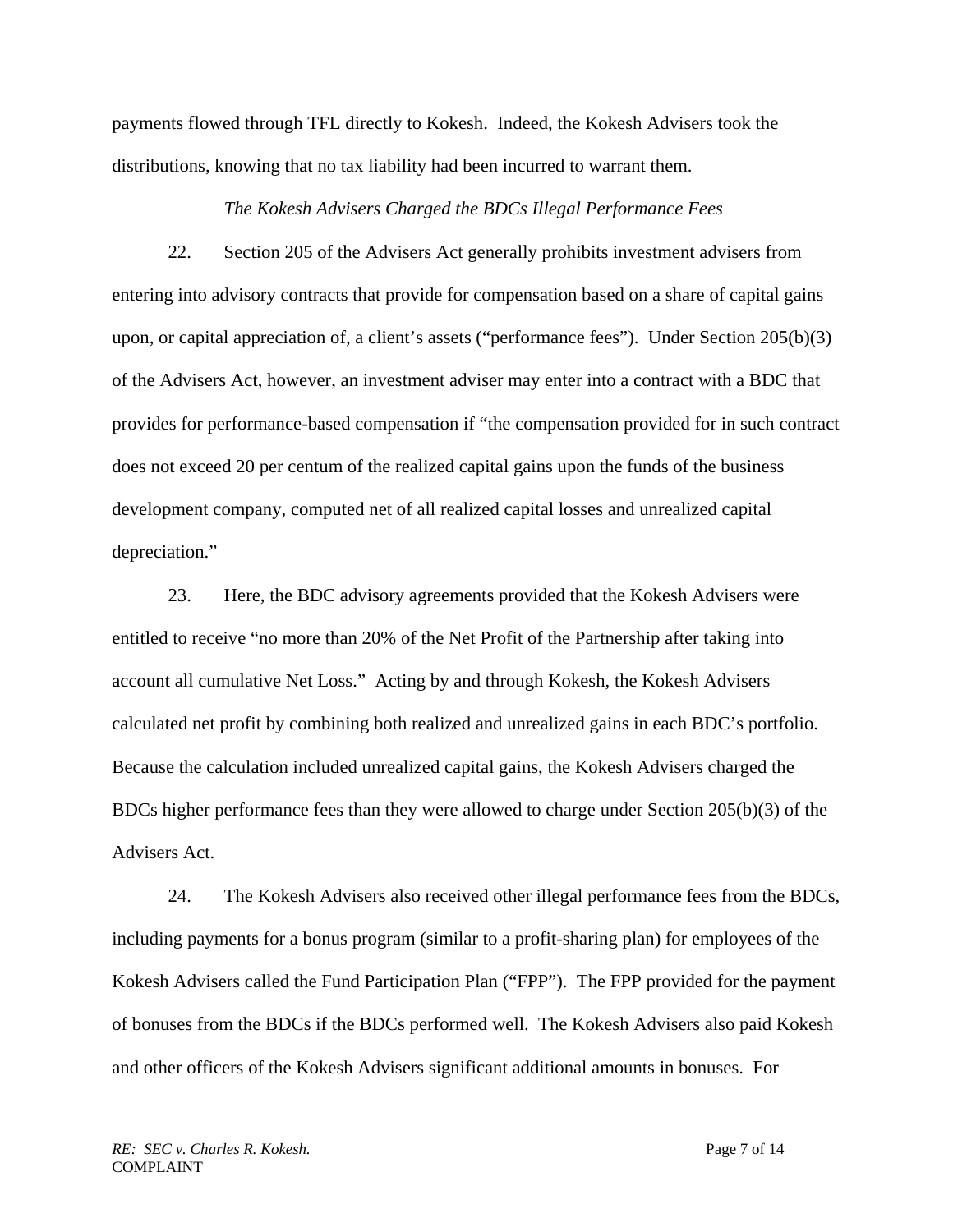example, from 2000 to 2005, Kokesh received approximately \$5.8 million in bonuses, all of which was paid out of BDC assets and which was based, at least in part, on the performance of the BDCs. These payments were beyond the performance fees the Kokesh Advisers were already receiving from the BDCs. These profit-sharing payments and bonuses were illegal because they constituted additional performance fees that did not comply with Section 205(b)(3) of the Advisers Act.

## *Advisers Kokesh Distributed Misleading Proxy Statements on Behalf of the Kokesh*

25. After several years of illegally charging the BDCs for rent and for controllingperson salaries and fringe benefits described above, Kokesh and the Kokesh Advisers distributed a proxy statement to BDC investors in 2000 to amend each BDC advisory agreement to include rent and controlling-person salaries and fringe benefits as reimbursable operational costs. The proxy statements, which were signed by Kokesh, provided that the proposed changes in the advisory agreements would result in *some* additional expense reimbursements from the BDCs to the Kokesh Advisers.

26. The proxy statements, however, misrepresented the extent of the changes and the potential economic impact on the BDCs. First, the proxy statements falsely represented that Kokesh had been the only "controlling person" under the original terms of the advisory agreements. The proxy statements did not disclose that the BDCs had reimbursed the Kokesh Advisers for compensation received by other employees that qualified as controlling persons in the amounts of \$2,398,733 in 1998, \$1,654,641 in 1999, and \$2,366,611 in 2000.

27. Second, the proxy statements materially understated the amount of compensation paid to Kokesh in prior years. They listed Kokesh's compensation as \$200,783 in 1998, \$165,774 in 1999, and \$297,219 in 2000. These figures, however, only included payments from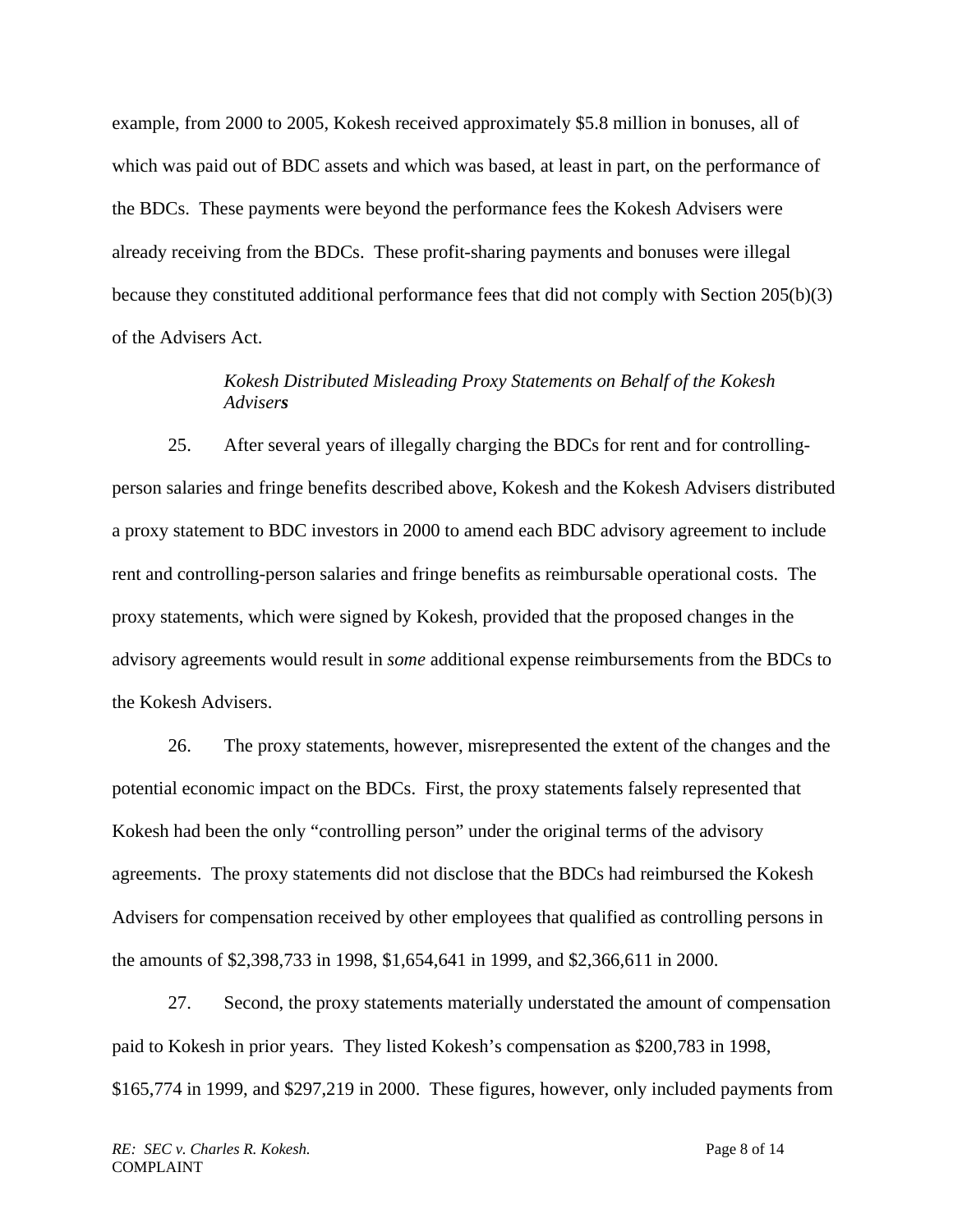TFI, and did not include payments from TFL. If the proxy statement had properly included payments from TFL, Kokesh's compensation would have been listed as \$392,632 in 1998, \$330,983 in 1999, and \$1,022,293 in 2000.

## *Kokesh Concealed Illegal Payments with False Commission Reports*

28. Acting by and through Kokesh, the Kokesh Advisers filed Form 10-K annual reports and Form 10-Q quarterly reports with the Commission on behalf of the BDCs. The Forms 10-K for BDCs TFP III, TFP IV, and TFP V for the period ended December 31, 2000, signed by Kokesh, indicated that these BDCs combined made \$6 million in tax distributions to the Kokesh Advisers. Because there was no taxable event to warrant such payments, the \$6 million payments were, in fact, illegal payments, not tax distributions. Therefore, these BDCs' Forms 10-K for 2000 were false and misleading.

29. In addition, in each Form10-Q and 10-K for BDCs TFP III, TFP IV, and TFP V for the quarterly and annual periods ended March 31, 2001, through December 31, 2006, the financial statements showed that the Kokesh Advisers' capital account was negative. These reports, however, did not disclose that this negative balance was caused by a phony tax distribution. In addition, the reports did not disclose that this negative balance constituted a debt owed by parties related to the BDCs. Therefore these reports were misleading.

### **FIRST CLAIM**

#### **Violations of Section 37 or, in the alternative, Section 57 of the Investment Company Act**

30. Plaintiff Commission re-alleges and incorporates paragraphs 1 through 29 of this Complaint by reference as if set forth *verbatim*.

 31. Defendant, by engaging in the conduct described above, stole, unlawfully abstracted, unlawfully and willingly converted to his own use or to the use of another, or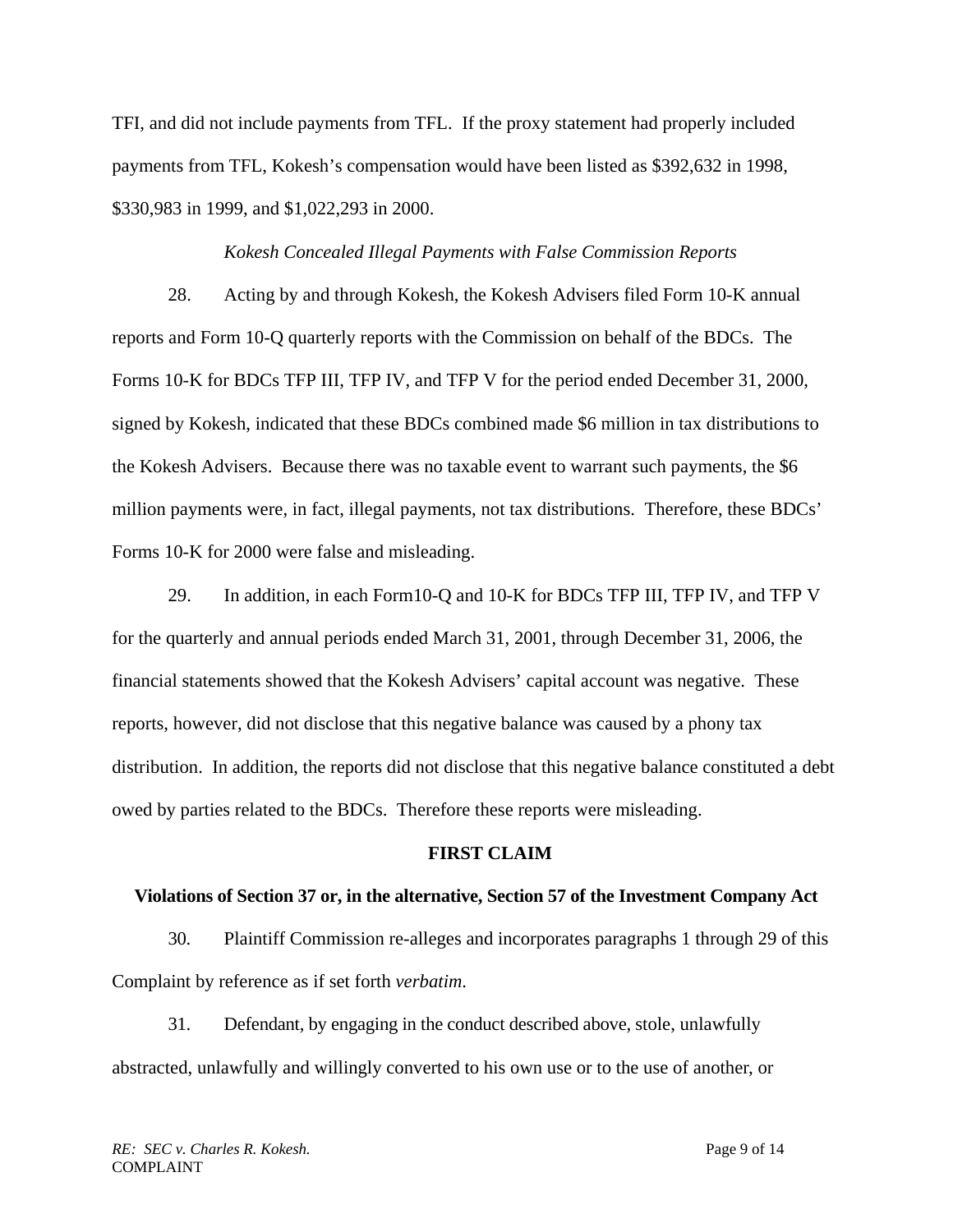embezzled moneys, funds, securities, credits, property, or assets of a registered investment company in violation of Section 37 of the Investment Company [15 U.S.C. § 80a-36].

32. By reason of the foregoing, Defendant violated and, unless enjoined, will continue to violate Section 37 of the Investment Company Act [15 U.S.C. § 80a-36].

33. In the alternative, Defendant by engaging in the conduct described above, while serving as a controlling person or closely affiliated person of a BDC within the meaning of Section 57(b) of the Investment Company Act [15 U.S.C. § 80a-56(b)], knowingly borrowed money or property from such BDC in violation of Section 57(a)(3) of the Investment Company Act [15 U.S.C. § 80a-56(a)(3)].

34. By reason of the foregoing, Defendants violated and, unless enjoined, will continue to violate Section 57 of the Investment Company Act [15 U.S.C. § 80a-56].

## **SECOND CLAIM**

### **Violations of Section 13(a) of the Exchange Act and Rule 12b-20, 13a-1***,* **and 13a-13**

35. Plaintiff Commission re-alleges and incorporates paragraphs 1 through 29 of this Complaint by reference as if set forth *verbatim*.

36. Section 13(a) of the Exchange Act [15 U.S.C. § 78m(a)] and Exchange Act Rules 13a-1 and 13a-13 [17 C.F.R. §§ 240.13a-1 and 240.13a-13], require issuers of registered securities to file with the Commission factually accurate annual and quarterly reports. Exchange Act Rule 12b-20 [17 C.F.R. § 240.12b-20] further provides that, in addition to the information expressly required to be included in a statement or report, there shall be added such further material information, if any, as may be necessary to make the required statements, in the light of the circumstances under which they were made not misleading.

37. BDCs TFP III, TFP IV, and TFP V filed with the Commission and disseminated

*RE: SEC v. Charles R. Kokesh.* Page 10 of 14 COMPLAINT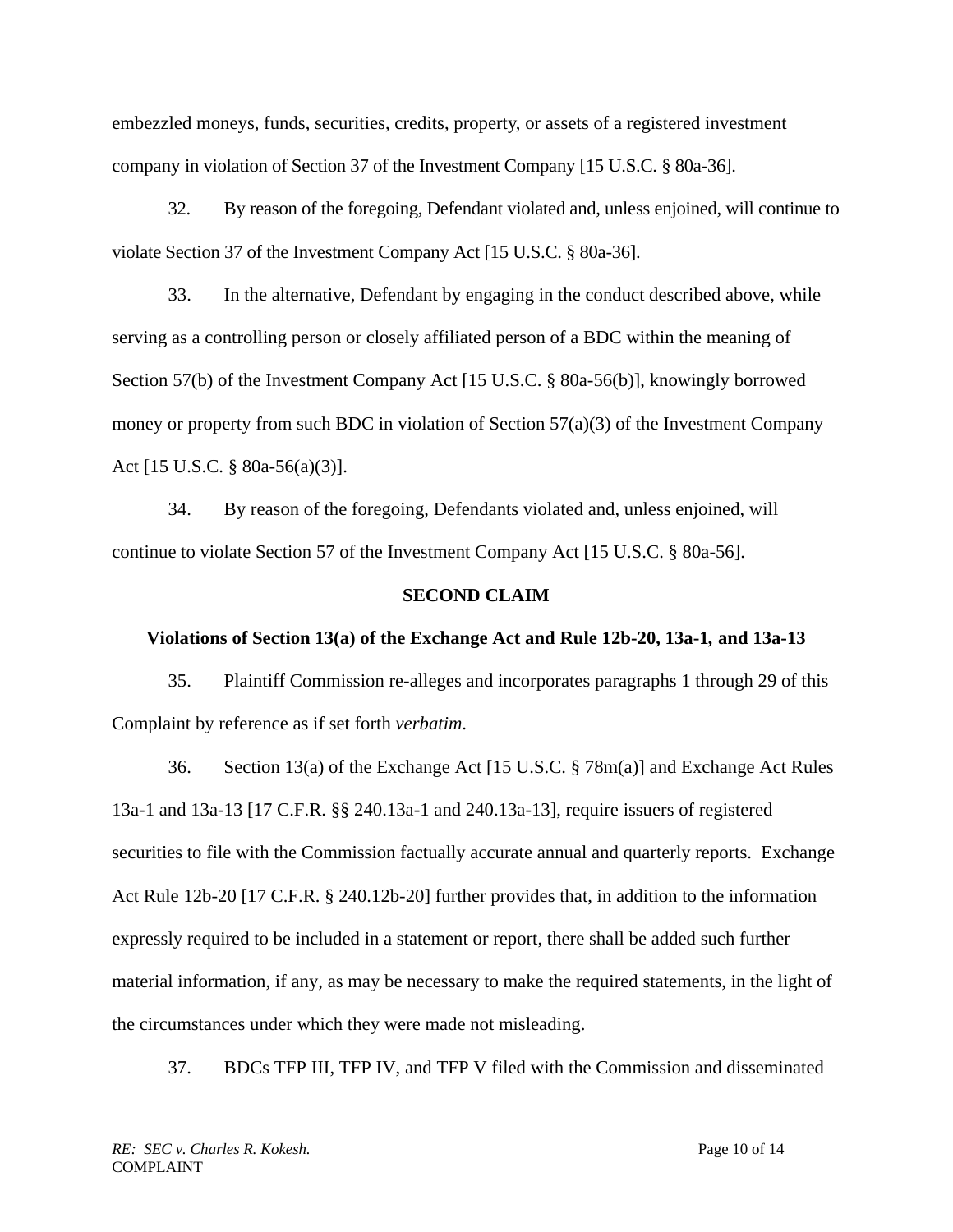to investors false and misleading quarterly and annual reports. In doing so, these BDCs violated Section 13(a) of the Exchange Act and Exchange Act Rules 12b-20, 13a-1, and 13a-13 [15 U.S.C. § 78m(a); 17 C.F.R. §§ 12b-20, 240.13a-1, and 240.13a-13].

38. Defendant knowingly or recklessly gave substantial assistance to these BDCs in their violations of these provisions.

39. Defendant aided and abetted the BDCs' violations of Section 13(a) of the Exchange Act and Exchange Act Rules 12b-20, 13a-1, and 13a-13 [15 U.S.C. § 78m(a); 17 C.F.R. §§ 240.12b-20, 240.13a-1, and 13a-13].

## **THIRD CLAIM**

## **Violations of Section 14(a) and Rule 14a-9 of the Exchange Act**

40. Plaintiff Commission re-alleges and incorporates paragraphs 1 through 29 of this Complaint by reference as if set forth *verbatim*.

41. Section 14(a) of the Exchange Act sets forth that it shall be unlawful to solicit any proxy in respect of any security registered pursuant to Section 12 of the Exchange Act in contravention of such rules and regulations as the Commission may prescribe as necessary or appropriate in the public interest or for the protection of investors. Exchange Act Rule 14a-9 prohibits the solicitation by means of a proxy statement, form of proxy, notice of meeting or other communication, written or oral, containing any statement that, at the time and in light of the circumstances under which it is made, is false or misleading with respect to any material fact, or that omits to state any material fact necessary in order to make the statement therein not false or misleading or necessary in order to make the statements therein not false or misleading or necessary to correct any statement in any earlier communication with respect to the solicitation of a proxy for the same meeting or subject matter which has become false or misleading.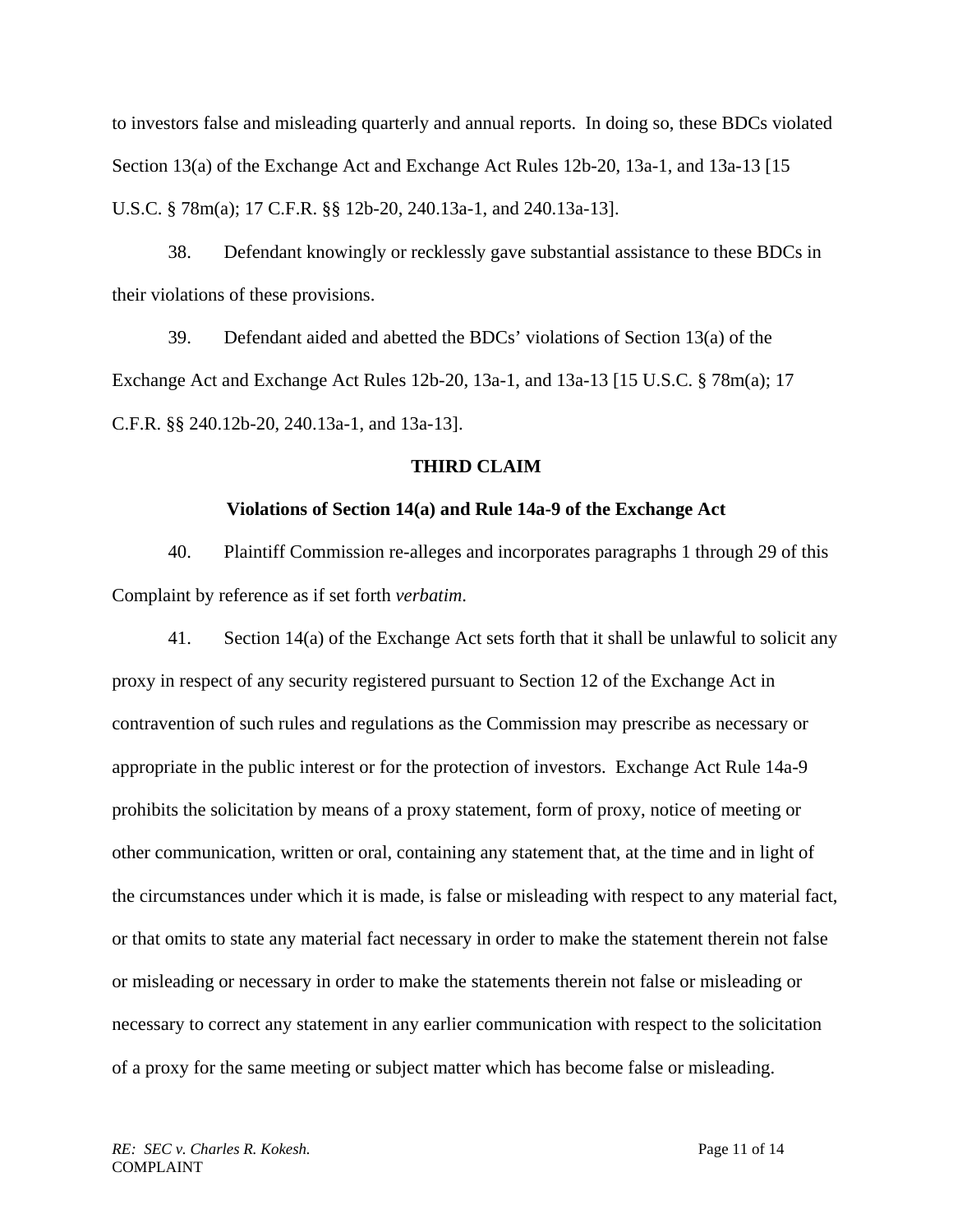42. By reason of the foregoing, the BDCs solicited shareholder proxies using false and misleading proxy statements in violation of Section 14(a) of the Exchange Act [15 U.S.C. § 78n] and Rule 14a-9 [17 CFR § 240.14a-9].

43. Defendant knowingly or recklessly gave substantial assistance to these BDCs in their violations of these provisions.

44. By reason of the foregoing, Defendant aided and abetted violations of Section 14(a) of the Exchange Act [15 U.S.C. § 78n] and Rule 14a-9 [17 CFR § 240.14a-9] and, unless enjoined, will continue to aid and abet such violations.

## **FOURTH CLAIM**

### **Violations of Section 205 of the Investment Company Act**

45. Plaintiff Commission re-alleges and incorporates paragraphs 1 through 29 of this Complaint by reference as if set forth *verbatim*.

46. Section 205(a) of the Advisers Act provides that "[n]o investment adviser, unless exempt from registration pursuant to section 203(b), shall make use of the mails or any means or instrumentality of interstate commerce, directly or indirectly, to enter into, extend, or renew any investment advisory contract, or in any way to perform any investment advisory contract entered into, extended, or renewed on or after the effective date of this title, if such contract . . . provides for compensation to the investment adviser on the basis of a share of capital gains upon or capital appreciation of the funds or any portion of the funds of the client." Section 205(b)(3) of the Advisers Act provides that the foregoing provision shall not "apply with respect to any investment advisory contract between an investment adviser and a business development company  $\dots$ , if (A) the compensation provided for in such contract does not exceed 20 per centum of the realized capital gains upon the funds of the business development company over a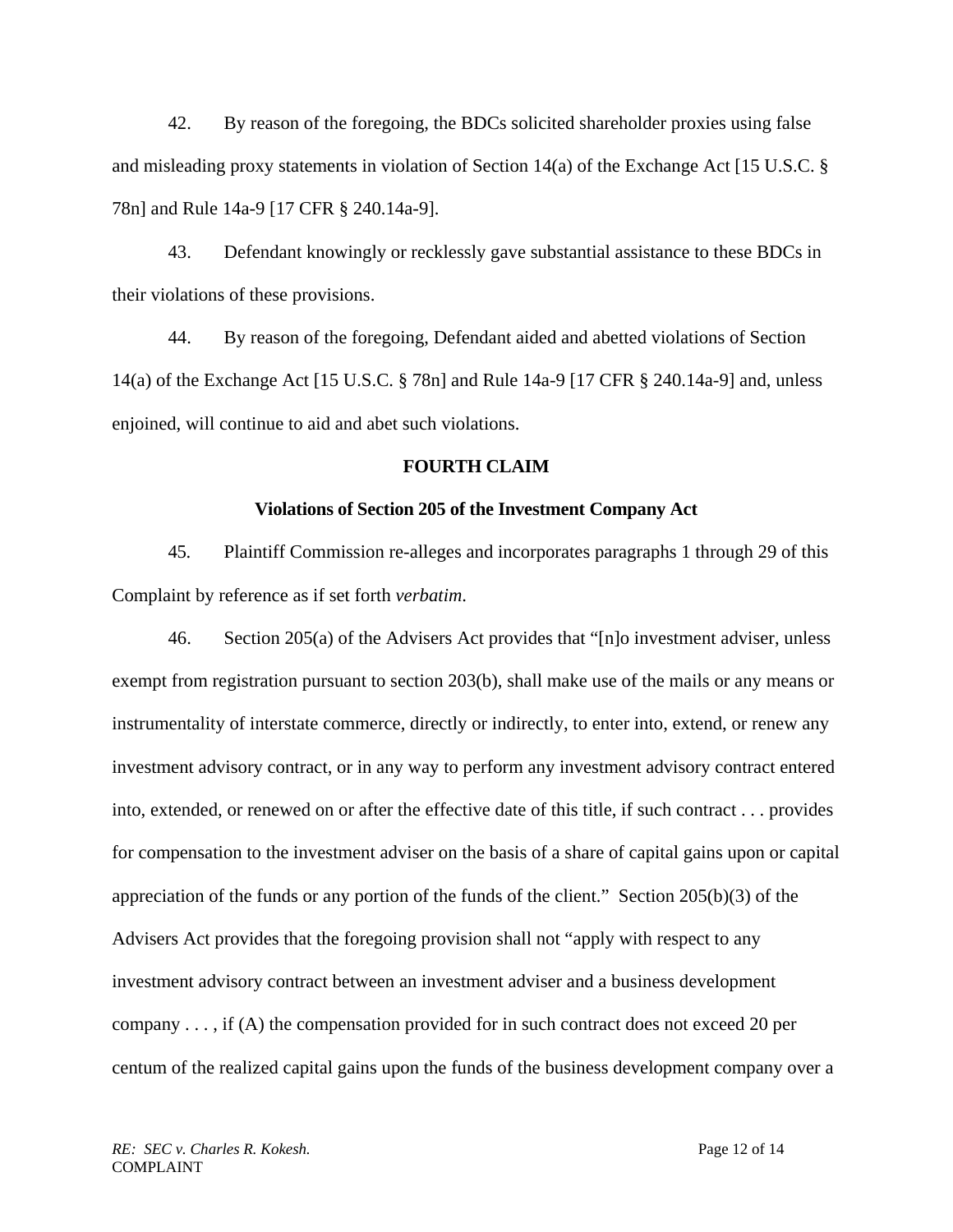specified period or as of definite dates, computed net of all realized capital losses and unrealized capital depreciation  $\dots$ , and (B) the business development company  $\dots$  does not have a profitsharing plan described in section 57(n) of title I of this Act."

47. By reason of the foregoing, the Kokesh Advisers violated Section 205(a) of the Advisers Act [15 U.S.C. § 80b-5].

48. Defendant knowingly or recklessly gave substantial assistance to the Kokesh Advisers in their violations of this provision.

49. By reason of the foregoing, Defendant aided and abetted violations of Section 205(a) of the Advisers Act [15 U.S.C. § 80b-5] and, unless enjoined, will continue to aid and abet such violations.

## **FIFTH CLAIM**

## **Violations of Section 206(1) and 206(2) of the Advisers Act**

50. Plaintiff Commission repeats and incorporates paragraphs 1 through 29 of this Complaint by reference as if set forth *verbatim*.

51. Defendant aided and abetted the Kokesh Advisers who as investment advisers, used the mails and means or instrumentalities of interstate commerce, directly and indirectly: (1) to employ devices, schemes or artifices to defraud clients or prospective clients; or (2) to engage in transactions, practices, and courses of business which operated as a fraud or deceit upon clients and prospective clients.

52. Defendant knowingly or recklessly gave substantial assistance to the Kokesh Advisers in their violations of these provisions.